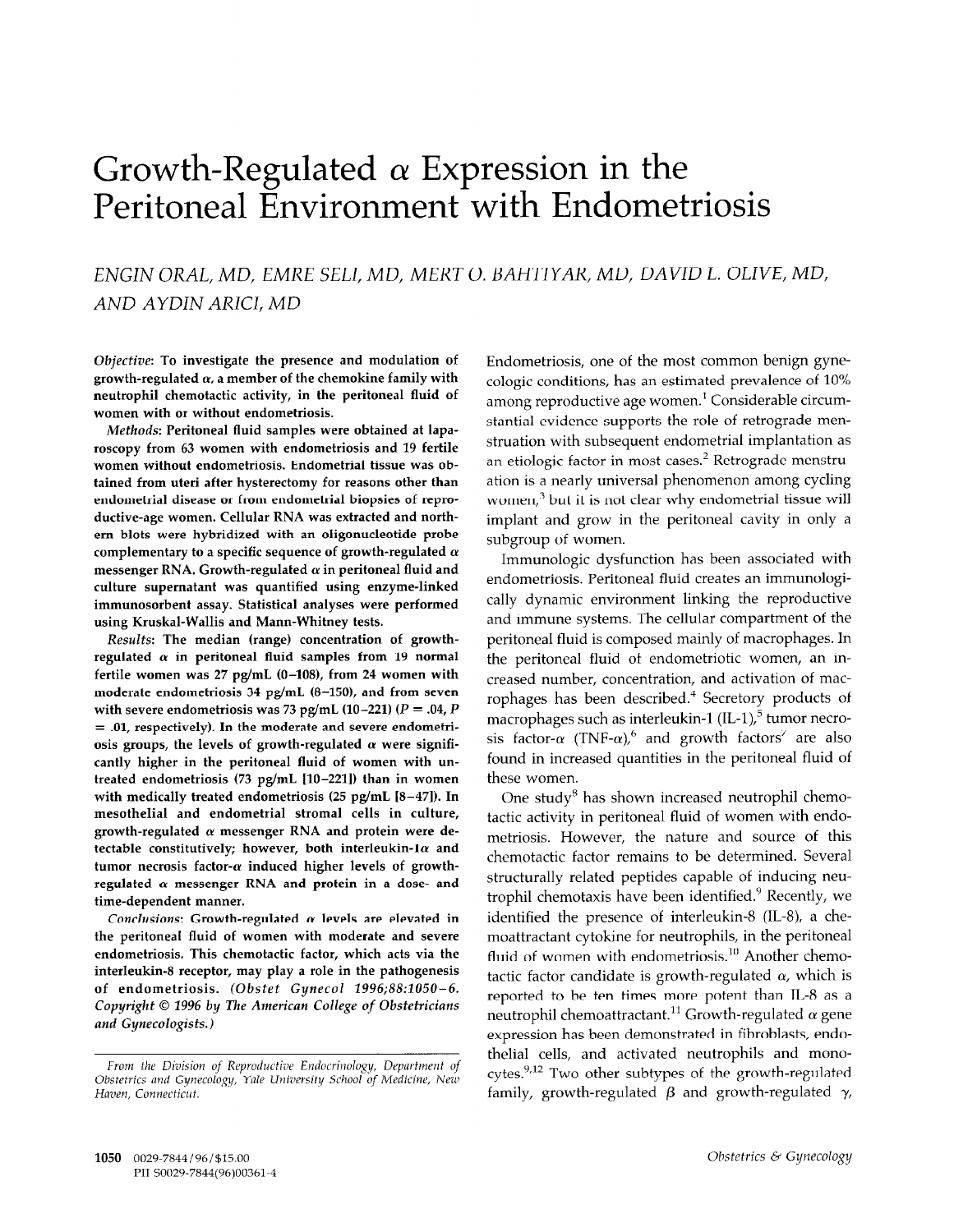have been found to share 90% and 86% of the nucleotide sequences with growth-regulated  $\alpha$ , respectively.<sup>13</sup>

We postulated that growth-regulated  $\alpha$  may act as an important modulator in the pathogenesis of endometriosis by attracting and activating neutrophils. We investigated the presence of growth-regulated  $\alpha$  in peritoneal fluid of women with or without endometriosis and the possibility of a correlation between the peritoneal fluid growth-regulated  $\alpha$  concentration and the severity of endometriosis. We then assessed peritoneal, mesothelial, and endometrial cells as potential sources of peritoneal fluid growth-regulated  $\alpha$ .

# Materials and Methods

#### Tissue Collection

Peritoneal fluid samples were obtained from women undergoing diagnostic laparoscopy at Yale-New Haven Hospital between 1993 and 1995. Indications for laparoscopy included evaluation of infertility, pelvic pain, or elective tubal sterilization. During the study period, all samples obtained from women with endometriosis and samples selected randomly from women undergoing laparoscopic tubal ligation were included. Informed consent was obtained from each woman before surgery using consent forms and protocols approved by the human investigation committee of this university. Menstrual cycle dates were determined from each woman's menstrual history and verified in a subset of women by histologic examination of the endometrium. Women were classified into five groups, according to anatomic findings observed during the procedure: normal fertile women (undergoing laparoscopic tubal ligation,  $n =$ 19), and women with minimal ( $n = 13$ ), mild ( $n = 19$ ), moderate ( $n = 24$ ), and severe ( $n = 7$ ) endometriosis as defined by the revised American Fertility Society classification.<sup>14</sup> All women with appearance of endometriosis at diagnostic laparoscopy underwent biopsies that confirmed the disease. Women undergoing laparoscopic tubal ligation with no gross evidence of disease did not have biopsies. Those with a diagnosis of moderate-to-severe endometriosis ( $n = 6$ ), in whom surgical procedures were performed as an evaluation of continuing medical treatment for the disease, were also included. This group was receiving GnRH agonist (Lupron Depot, TAP Pharmaceuticals, North Chicago, IL) for at least 6 months before surgery.

After insertion of the laparoscope and ancillary trocars, peritoneal fluid was aspirated immediately to ally perform that was aspirated franchically to protection collections into a sterile sympathy into a sterile syringery syringery syringery syringery syringery posterior cul-de-sacs was collected into a sterile syringe and transferred immediately to the laboratory, where it was centrifuged at  $600 \times g$  for 10 minutes at 4C to remove cells. Aliquots were frozen at  $-80C$  until assayed. Cell pellets were resuspended in Hank's balanced salt solution for mesothelial cell culture.

Endometrial tissue was obtained from uteri after hysterectomy for reasons other than endometrial disease or from endometrial biopsies of reproductive-age women. Endometrial tissue was placed in Hank's balanced salt solution and transported to the laboratory for separation and culture of endometrial stromal cells and glandular epithelium.

## Isolation and Culture of Human Mesothelial and Endometrial Cells

Mesothelial cells were isolated and cultured as described previously, $^{10}$  plated in culture dishes (10 mm diameter or 24-well plates) as appropriate for the experimental design, and allowed to replicate to confluence before each experiment. Mesothelial cells grew, forming a homogenous population after three passages, and containing less than 1% macrophages. All experiments were performed using cells at the third passage. Experiments commenced 1 to 3 days after confluence was attained. All experiments were conducted using serum-free, epidermal growth factor-free media.

Endometrial stromal and epithelial cells were separated and maintained in monolayer culture as described previously.<sup>15</sup> Stromal cells, after the first passage, were plated in culture dishes (100-mm diameter or 24-well plates) as appropriate for the experimental design and allowed to replicate to confluence. After first passage, endometrial stromal cells contained up to 7% epithelial cells, no endothelial cells, and 0.2% macrophages. Experiments commenced l-3 days after confluence was attained. Experiments with endometrial glandular cells were conducted after 4-5 days of primary culture. The confluent cells were incubated with serum-free media for 24 hours before initiation of treatment with test agents.

At the end of each experiment, the culture media were collected and frozen at  $-80C$  for quantification of growth-regulated  $\alpha$  by enzyme-linked immunosorbent assay (ELISA). Cells were used for RNA isolation or total protein measurement.

### Preparation of Total RNA and Northern Analysis

Total RNA was extracted from cells in culture using Trizol (Gibco BRL, Grand Island, NY). Total RNA (5 or 10  $\mu$ g per lane) was size-fractionated by electrophoresis on 1% formaldehyde-agarose gels, transferred electro- $\frac{1}{2}$  membrane (American Community of  $\frac{1}{2}$ photon and Heights, IL, and contains to the membrane to the membrane to the membrane to the membrane to the me lington Heights, IL), and cross-linked to the membrane using ultraviolet light. Prehybridization was conducted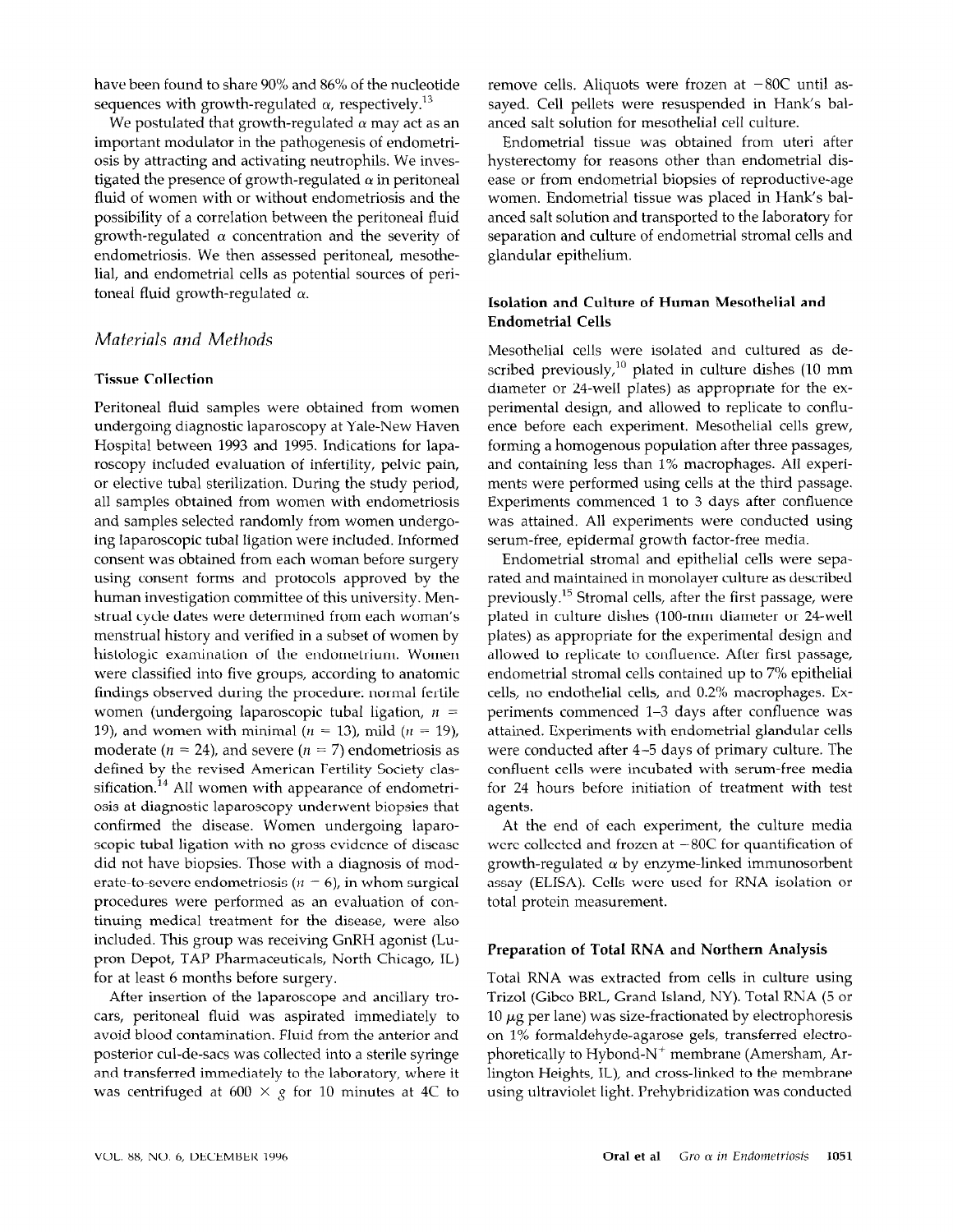for 5 hours at 65C in buffer comprised of NaCl (0.9 M), Tris-Cl (90 mM, pH 8.3), ethylenediaminetetra-acetic acid [EDTA] (6 mM),  $5 \times$  Denhardt solution, sodium dodecylsulphate (O.l%), sodium pyrophosphate (0.1% weight per volume), and salmon sperm DNA (0.2 mg/mL). Hybridizations were conducted for 16 hours at 65C in a buffer that contained a growthregulated  $\alpha$ -specific oligonucleotide probe (5'-GGC ATG TTG CAG GTC CCT CA-3') end-labeled with  $[\gamma^{32}P]$ ATP; the sequence of this probe corresponds to the portion between bases 714 and 695 of the growthregulated  $\alpha$  gene.<sup>16</sup> Thereafter, the blots were washed with  $6\times$  standard saline citrate and sodium dodecylsulphate (0.1% weight per volume) for 15 minutes at room temperature, once with  $2\times$  standard saline citrate and sodium dodecylsulphate (0.1% weight per volume) for 15 minutes at room temperature, and once for 20 minutes at 65C. Autoradiography of the membranes was performed at  $-70C$  using Kodak X-Omat AR film (Eastman Kodak, Rochester, NY). The amount of RNA in each lane was normalized by analysis of glyceraldehyde3-phosphate dehydrogenase messenger RNA, using a complementary DNA probe (Clontech Laboratories, Palo Alto, CA) radiolabeled with  $\left[\alpha^{-32}P\right]$ dCTP by random hexamer priming. The autoradiographic bands were quantified using a laser densitometer (Molecular Dynamics, Sunnyvale, CA). Growth-regulated  $\alpha$  in each band was corrected by using the value for the corresponding glyceraldehyde-3-phosphate dehydrogenase messenger RNA. Similar experiments were conducted on three different occasions with cells prepared from different peritoneal fluids.

#### **ELISA**

Immunoreactive growth-regulated  $\alpha$  in peritoneal fluid samples and culture supernatant from mesothelial and endometrial cells were quantified using an ELISA (R&D Systems, Minneapolis, MN). According to the manufacturer, there is no measurable cross-reactivity with other known cytokines in this assay, and our experience with this assay confirms the absence of cross-reactivity with IL-1 $\alpha$  or TNF- $\alpha$ . The limit of detection for growthregulated  $\alpha$  was 5 pg/mL. All of the peritoneal fluid samples were evaluated in a duplicate assay. The assay's use for human peritoneal fluid was validated; recombinant growth-regulated  $\alpha$  was diluted in assay  $\frac{1}{2}$   $\frac{1}{2}$   $\frac{1}{2}$   $\frac{1}{2}$   $\frac{1}{2}$   $\frac{1}{2}$   $\frac{1}{2}$   $\frac{1}{2}$   $\frac{1}{2}$   $\frac{1}{2}$   $\frac{1}{2}$   $\frac{1}{2}$   $\frac{1}{2}$   $\frac{1}{2}$   $\frac{1}{2}$   $\frac{1}{2}$   $\frac{1}{2}$   $\frac{1}{2}$   $\frac{1}{2}$   $\frac{1}{2}$   $\frac{1}{2}$   $\frac{1}{2}$  outer, and pooled permonent than and parametrism were poserved between the standard carve of baner and performant three replications. Each experiment was done using three replicate wells for each condition, and supernatant from each well was tested in a single ELISA. Each experimental setup was repeated on at least three occasions, using mesothelial and endome-

trial cells obtained from three different women. The individuals doing the assays were blinded to clinical results. The intra- and interassay coefficients of variation were 4.4 and 8.1%, respectively.

Immunoreactive IL-8 in peritoneal fluid samples was quantified using an ELISA from R&D Systems. According to the manufacturer, there is no measurable crossreactivity with other known cytokines in this assay. The limit of detection for IL-8 was 3 pg/mL. All of the peritoneal fluid samples were evaluated in a duplicate assay, and the use of IL-8 assay for human peritoneal fluid was validated: recombinant IL-8 was diluted in assay buffer, and pooled peritoneal fluid and parallelism were observed between the standard curve of buffer and peritoneal fluid dilutions. The intraassay and interassay coefficients of variation were 3.3 and 10.2%, respectively.

#### Statistical Analyses

Because the growth-regulated  $\alpha$  levels in the peritoneal fluid were not normally distributed, they were analyzed with nonparametric analysis of variance by ranks (Kruskal-Wallis test) and within group differences by post hoc analysis using the Mann-Whitney test. Enzyme-linked immunosorbent assay results were analyzed by analysis of variance, and within group differences by post hoc analysis Bonferroni correction for multiple correction. Correlation analysis by ranks was calculated with the Spearman correlation coefficient.  $P < .05$  was considered statistically significant. The statistical analysis was performed with the Statistical Package for Social Sciences, Version 6.0 for Windows (SPSS Inc., Chicago, IL).

#### Results

### Immunoreactive Growth-Regulated  $\alpha$  in Peritoneal Fluid

Table 1 summarizes the clinical profile of the study participants. In women with endometriosis, we observed a stage-dependent elevation in the peritoneal fluid growth-regulated  $\alpha$  concentration. In peritoneal fluid samples from women with minimal endometriosis ( $n = 13$ ), the median growth-regulated  $\alpha$  level was 25 pg/mL (range, 3-70); with mild endometriosis ( $n = 19$ ) it was  $14$  pg/mL (0-107); with moderate endometriosis  $(n = 24)$  the level was 34 pg/mL (8-150); and with severe endometriosis ( $n = 7$ ) it was 73 pg/mL (10-221).  $\sum_{i=1}^{n}$  in  $\sum_{i=1}^{n}$  = 19), the median with  $\sum_{i=1}^{n}$  $\ln m$  which willow chamelitosis  $\mu = 1/ \mu$  are fitum level was 27  $pg/mL$  (0-108). A statistically significant difference among the five groups was observed ( $P = .01$ ), with post hoc analysis revealing a difference be-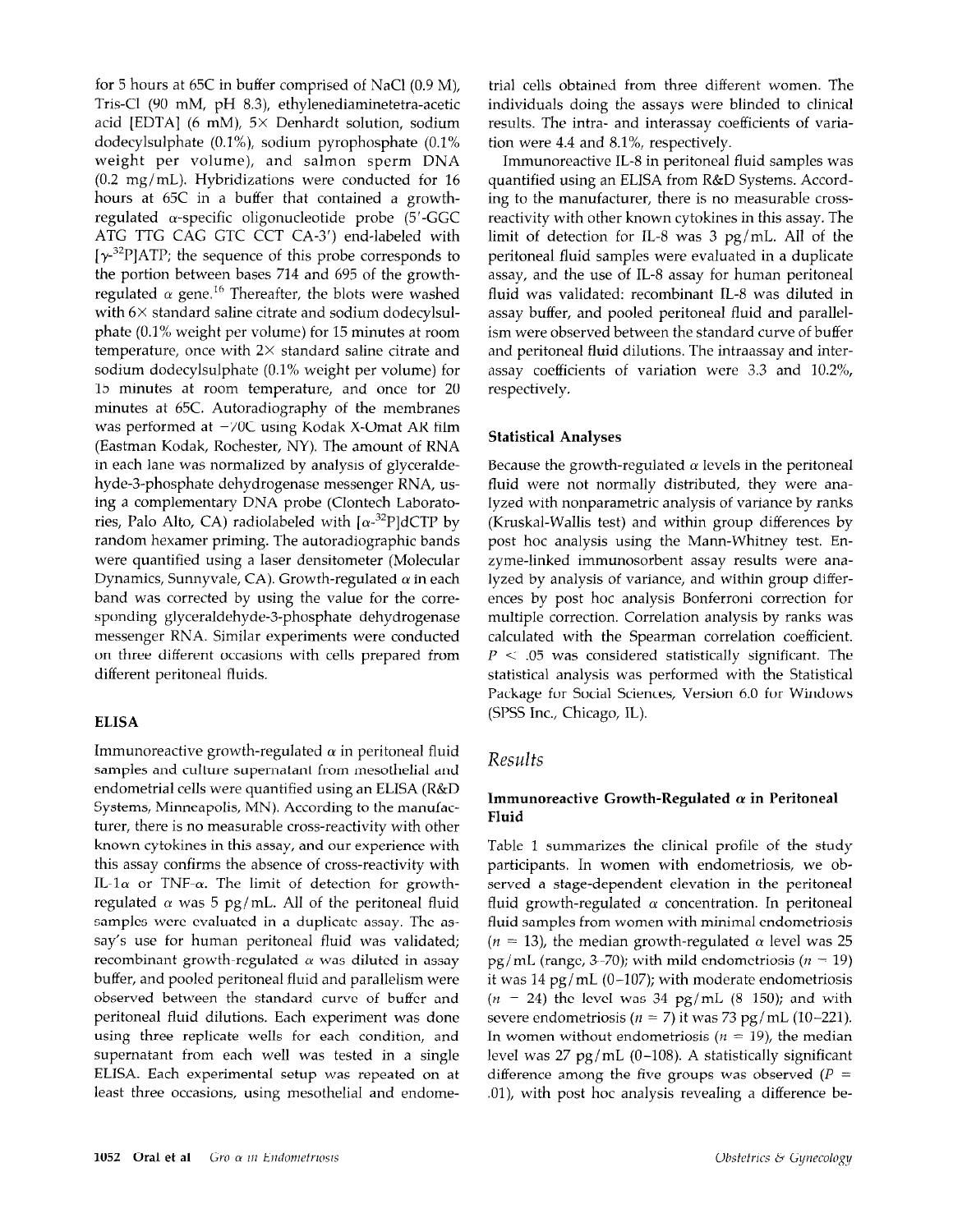|                                               | Normal<br>$(n = 19)$ | Endometriosis<br>$(n = 63)$ |                    |                        |                     |
|-----------------------------------------------|----------------------|-----------------------------|--------------------|------------------------|---------------------|
|                                               |                      | Minimal<br>$(n = 13)$       | Mild<br>$(n = 19)$ | Moderate<br>$(n = 24)$ | Severe<br>$(n = 7)$ |
| Age*                                          | $30.3 \pm 5.9$       | $33.8 \pm 5.5$              | $32.1 \pm 5.1$     | $32.0 \pm 5.3$         | $371 \pm 79$        |
| Parity*                                       | $2.4 \pm 0.7$        | $0.7 \pm 0.2$               | $0.9 \pm 0.3$      | $0.6 \pm 0.2$          | $0.4 \pm 0.1$       |
| Infertility <sup>†</sup>                      | 0                    | 6(46)                       | 11(57.9)           | 11(46)                 | 3(42.9)             |
| Chronic pelvic pain <sup><math>†</math></sup> | 0                    | 7(54)                       | 7(36.8)            | 13(54)                 | 3(42.9)             |

 $*$  Values are means  $\pm$  standard deviation.

<sup>+</sup> Values in parentheses are percentages.

tween normal women (controls) and women with moderate endometriosis ( $P = .04$ ), and controls and women with severe endometriosis ( $P = .01$ ). Rank correlation analysis demonstrated a statistically significant relationship between growth-regulated  $\alpha$  level and severity of disease ( $r = .36$ ,  $P = .003$ ). Within the moderate and severe endometriosis groups ( $n = 31$ ), the levels of growth-regulated  $\alpha$  in the peritoneal fluid of women with untreated endometriosis were higher (73 pg/mL [10-2211) than in women who had undergone medical treatment with GnRH agonist (25 pg/mL  $[8-47]$ ), ( $P = .04$ ).

We then tested whether growth-regulated  $\alpha$  levels were menstrual-cycle dependent. Accurate menstrual dating at the time of peritoneal fluid collection was available in 53 of the 82 study subjects. In women without endometriosis, the median concentration of growth-regulated  $\alpha$  in the proliferative phase was 30 pg/mL (range, 23–43) ( $n = 7$ ); in the secretory phase, it was 0 pg/mL (range, 0-70) ( $n = 5$ ). In women with endometriosis, these values were  $25$  pg/mL (0-221)  $(n = 27)$  and 31 pg/mL (3-107)  $(n = 14)$ , respectively. No significant correlation between cycle phase and growth-regulated  $\alpha$  concentration was observed in the endometriosis or the control group. Because growthregulated  $\alpha$  and IL-8 share a common receptor, we investigated for correlation of the levels in the peritoneal fluid. In the fertile women without endometriosis, there was no correlation between levels of these cytokines in peritoneal fluid. However, in the endometriosis group ( $n = 63$ ), there was a correlation between peritoneal fluid growth-regulated  $\alpha$  concentrations and IL-8 concentrations ( $r = .59$ ,  $P < .001$ ).

#### Growth-Regulated  $\alpha$  Production by Mesothelial Cells

Confluent mesothelial cells were incubated with human recombinant IL-1 $\alpha$  (10 U/mL) or TNF- $\alpha$  (10 ng/mL) for 6 hours. Growth-regulated  $\alpha$  messenger RNA was detectable by Northern analysis in nontreated cells. Both IL-1 $\alpha$  and TNF- $\alpha$  induced higher levels of growthregulated  $\alpha$  messenger RNA (Figure 1). An increase in

the growth-regulated  $\alpha$  messenger RNA levels in mesothelial cells was seen with increasing concentration of IL-1 $\alpha$  (0.1-100 U/mL) and TNF- $\alpha$  (0.1-100 ng/mL) (data not shown). In mesothelial cells treated with IL-1 $\alpha$ (10 U/mL), the level of growth-regulated  $\alpha$  messenger RNA increased after 2 to 9 hours of IL-1 $\alpha$  treatment and then decreased (data not shown).

Untreated mesothelial cells in culture produced and secreted growth-regulated  $\alpha$  protein, as quantified by ELISA (Figure 2). Treatment with IL-1 $\alpha$  (10 U/mL) or TNF- $\alpha$  (10 ng/mL) caused increases in the accumulation of immunoreactive growth-regulated  $\alpha$  in the media; the difference was statistically significant by 8 hours of treatment ( $P = .001$ ). After 24 hours of IL-1 $\alpha$ and TNF- $\alpha$  treatment, the longest duration of the experiments, maximal accumulation of growth-regulated  $\alpha$  in the media was observed ( $P < .001$ ). Similarly, a lower increase in the production of growth-regulated  $\alpha$  was observed when cells were treated at a lower concentra-



right r. Norment analysis of growth regarded with original sessingles RNA in mesothelial cells treated with interleukin-1 alpha (IL-1 $\alpha$ ) and tumor necrosis factor-alpha (TNF- $\alpha$ ). Confluent mesothelial cells in culture were incubated for 6 h with IL-1 $\alpha$  (10 U/mL) and TNF- $\alpha$  (10 cannot nece including for  $\sigma$  if which is rat (10  $\sigma$ ) may dive 1141 at (3 ng/mb). Total Kivis (10 pg per lane) was evalua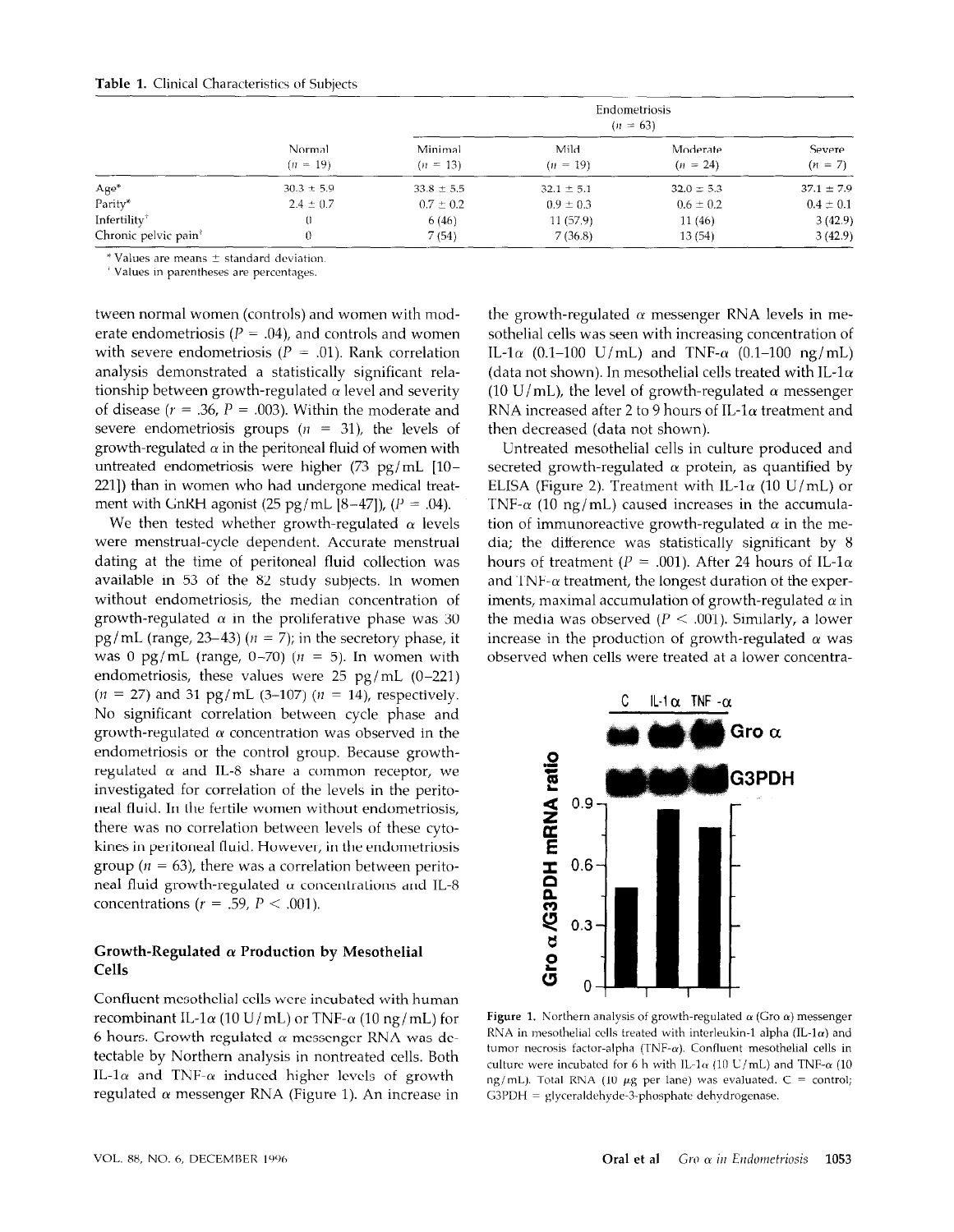

Figure 2. Stimulation of immunoreactive growth-regulated  $\alpha$  (Gro  $\alpha$ ) production by mesothelial cells in culture by interleukin-1 alpha (IL-1 $\alpha$ ) and tumor necrosis factor-alpha (TNF- $\alpha$ ). Confluent mesothelial cells were treated with serum-free medium alone (control) or with medium containing IL-1 $\alpha$  (10 U/mL) or TNF- $\alpha$  (10 ng/mL) or both for 8 and 24 h. The culture media were collected, and growth-regulated  $\alpha$ was quantified by enzyme-linked immunosorbent assay. Data are mean  $\pm$  standard error of the mean for four replicates. C = control; I = IL-1 $\alpha$ ; T = TNF- $\alpha$ .

tion of IL-1 $\alpha$  (1 U/mL) or TNF- $\alpha$  (1 ng/mL) (data not shown).

# Cells

Fetal bovine serum (0.5-10% volume per volume) caused a concentration-dependent increase in the levels of growth-regulated  $\alpha$  in endometrial stromal cells in culture. The serum also induced an increase in the levels of growth-regulated  $\alpha$  messenger RNA in IL-1 $\alpha$ treated (10 U/mL) cells. Consequently, we removed serum from the culture medium 24 hours before the initiation of all experiments.

The level of growth-regulated  $\alpha$  messenger RNA was low but detectable in stromal cells. The growthregulated  $\alpha$  messenger RNA level increased markedly in response to IL-1 $\alpha$  and TNF- $\alpha$  treatment. This increase was evident by 30 minutes, and high levels of growthregulated  $\alpha$  messenger RNA were present by 6 hours following both treatments; thereafter, levels began to decrease (Figure 3). The increase in the level of growthregulated  $\alpha$  messenger RNA in stromal cells was dependent on the concentration of IL-1 $\alpha$  (0.01–100 U/mL) or TNF- $\alpha$  (0.01–100 ng/mL) (data not shown).

Untreated endometrial stromal cells in culture produced and secreted growth-regulated  $\alpha$  protein quanti-

fied by ELISA (Figure 4). Treatment of endometrial stromal cells with IL-1 $\alpha$  (10 U/mL) or TNF- $\alpha$  (10 ng/mL) resulted in increases in the accumulation of immunoreactive growth-regulated  $\alpha$ ; these differences were significant by 8 hours ( $P = .001$  for IL-1 $\alpha$  treated versus control). After 24 hours of IL-1 $\alpha$  and TNF- $\alpha$ treatment, the longest duration of the experiments, maximal accumulation of growth-regulated  $\alpha$  in the media was observed ( $P = .001$  for IL-1 $\alpha$  treated versus control,  $P = .01$  TNF- $\alpha$  treated versus control).

Growth-regulated  $\alpha$  messenger RNA was not detected by Northern analysis of total RNA isolated from endometrial glandular cells after 4 days in monolayer culture.

#### Discussion

The evidence suggesting that peritoneal fluid in women with endometriosis is pro-inflammatory is compelling. Olive et  $al^{17}$  have demonstrated that endometrial stroma1 cell growth can be optimized in an environment of estrogen and growth factors, particularly those growth factors secreted by the peritoneal macrophages; this is consistent with the finding of increased macrophage number and activation level in the peritoneal cavity of women with endometriosis.<sup>4</sup> Given this scenario, we asked whether the macrophage abnormality in women



**Figure 3.** Time course of induction of growth-regulated  $\alpha$  (Gro  $\alpha$ )  $\mathcal{L}_{\mathbf{p}}$  in the stromal cells by interleuking-1 alphabetrial cells by interleuking-1 alphabetrial cells  $\mathcal{L}_{\mathbf{p}}$  $\sum_{i=1}^{n}$ (IL-1 $\alpha$ ). Confluent endometrial stromal cells in culture were incubated for 8 h in serum-free culture medium with IL-1 $\alpha$  (10 U/mL). Total RNA (10  $\mu$ g per lane) was evaluated. G3PDH = glyceraldehyde-3-<br>phosphate dehydrogenase.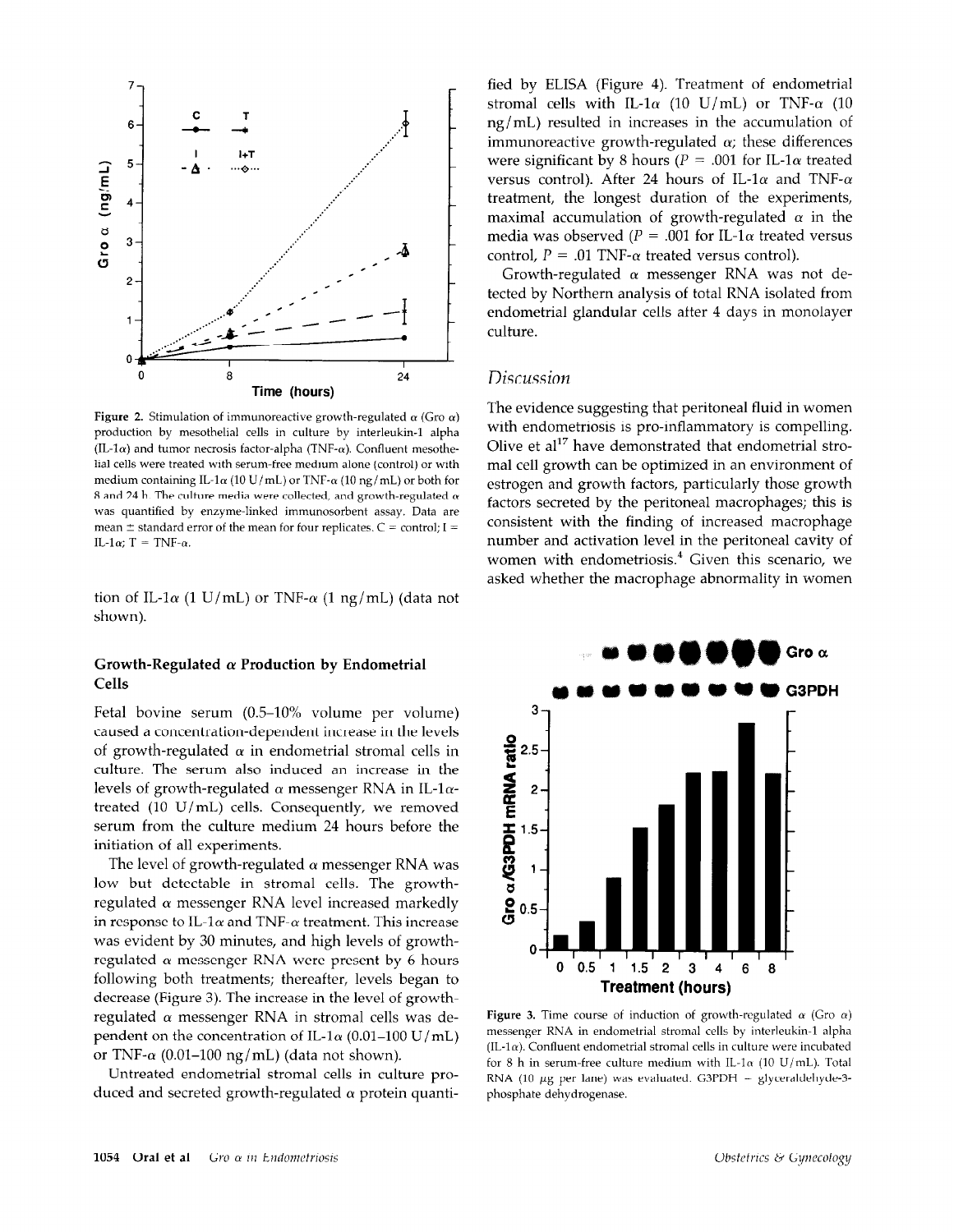

Figure 4. Stimulation of immunoreactive growth-regulated  $\alpha$  (Gro  $\alpha$ ) production by endometrial stromal cells in culture by interleukin-1 alpha (IL-1 $\alpha$ ) and tumor necrosis factor-alpha (TNF- $\alpha$ ). Confluent mesothelial cells were treated with serum-free medium alone (control) or with medium containing IL-1 $\alpha$  (10 U/mL) or TNF- $\alpha$  (10 ng/mL) for 8 and 24 h. The culture media were collected, and growth-regulated  $\alpha$ was quantified by enzyme-linked immunosorbent assay. Data are mean  $\pm$  standard error of mean for four replicates.  $C =$  control; I = IL-1 $\alpha$ ; T = TNF- $\alpha$ .

with endometriosis might represent the primary pathogenetic factor or whether a pre-existing condition promotes leukocyte migration and activation.

One candidate for the latter possibility is the chemokine. The chemokines are a recently described family of inflammatory proteins; they are related on the basis of their primary structure, notably the conservation of a four-cysteine residue motif.<sup>11</sup> Two chemokine families exist-the C-C family, in which the first two cysteine residues are adjacent to one another; and the C-X-C family, in which there is an intervening amino acid between the first two cysteine residues. The C-X-C family, which includes IL-8, growth-regulated  $\alpha$ , neutrophil-activating protein-2, platelet factor-4, and  $\gamma$ -interferon-inducible protein-10, is predominantly chemotactic for neutrophils. We have shown recently that one member of this family, IL-8, is elevated in the peritoneal fluid of women with endometriosis. $10$ 

Growth-regulated  $\alpha$ , a chemokine of 73 amino-acid residues, was described originally as a mitogen for human melanoma cells (melanoma growth stimulatory activity), and subsequently it was found to have proinflammatory activity, leading to neutrophil recruitment and activation.<sup>18,19</sup> Interleukin-8 and growthregulated and activation. There exert and growthregulated a exert their protogic intituences by binding to specific cell receptors. The type A IL-8 receptor binds IL-8 with high affinity but growth-regulated  $\alpha$  with low affinity, whereas the type B IL-8 receptor binds both

IL-8 and growth-regulated  $\alpha$  with high affinity. Hammond et  $al^{20}$  used antibodies to assess the role of each receptor in the chemotactic response of neutrophils to growth-regulated  $\alpha$  and found that growth-regulated  $\alpha$ stimulates chemotaxis exclusively through type B receptors.

If growth-regulated  $\alpha$  is involved in the pathogenesis of endometriosis, its level should be increased in the peritoneal fluid of women with endometriosis compared to normal women (controls); in addition, a greater increase should be seen with more severe disease. This is precisely the finding of this study. Growthregulated  $\alpha$  is found in greater quantities in women with endometriosis, and the more severe the disease the higher the growth-regulated  $\alpha$  level.

If growth-regulated  $\alpha$  is a participant in the pathogenetic pathway, where does this cytokine originate? Potential sources are macrophages, as well as mesothelial and endometrial cells in the peritoneal environment. We have found that cultured mesothelial cells constitutively express growth-regulated  $\alpha$  messenger RNA and secrete growth-regulated  $\alpha$  protein. Also, we found that cultured endometrial stromal cells express growthregulated  $\alpha$  messenger RNA and secrete growthregulated  $\alpha$  protein. Thus, the refluxed tissue may well represent a source of the growth-regulated  $\alpha$  in endometriosis patients.

Finally, we asked how growth-regulated  $\alpha$  secretion might be regulated. Our study presents evidence that the mesothelial and endometrial cell expression of this leukocyte chemoattractant is modulated by other cytokines such as IL-1 $\alpha$  and TNF- $\alpha$ , cytokines that are produced mainly by activated macrophages and found in elevated levels in the peritoneal fluid of women with endometriosis. These cytokines appear to play a role in the constitutive secretion of growth-regulated  $\alpha$  and are capable of greatly stimulating further production and secretion. Therefore, sources of IL-1 and TNF- $\alpha$  may play an important role in the initiation of the pathogenetic cascade: peritoneal mesothelium, endometrium, follicular fluid, and peritoneal macrophages are all candidate sources. Although there is no report on the production of TNF- $\alpha$  by peritoneal mesothelial cells, these cells do synthesize IL-1 $\alpha$  and IL-1 $\beta$ <sup>21</sup>. There is also potential for an interplay between leukocytes and mesothelial cells: macrophages production of cytokines such as IL-1 and TNF- $\alpha$  may lead to increased produc $t_{\text{ref}}$  of growth-regulated ( $t_{\text{ref}}$  by mesothelial or endometion or grown-regulate archief in despoise.

 $\frac{1}{2}$  in our study, the levels of growth-legulated  $\alpha$  were significantly higher in the peritoneal fluid of women<br>who had severe endometriosis than in women who did who had severe endometriosis than in women who did in have endometriosis, but levels were extremely low